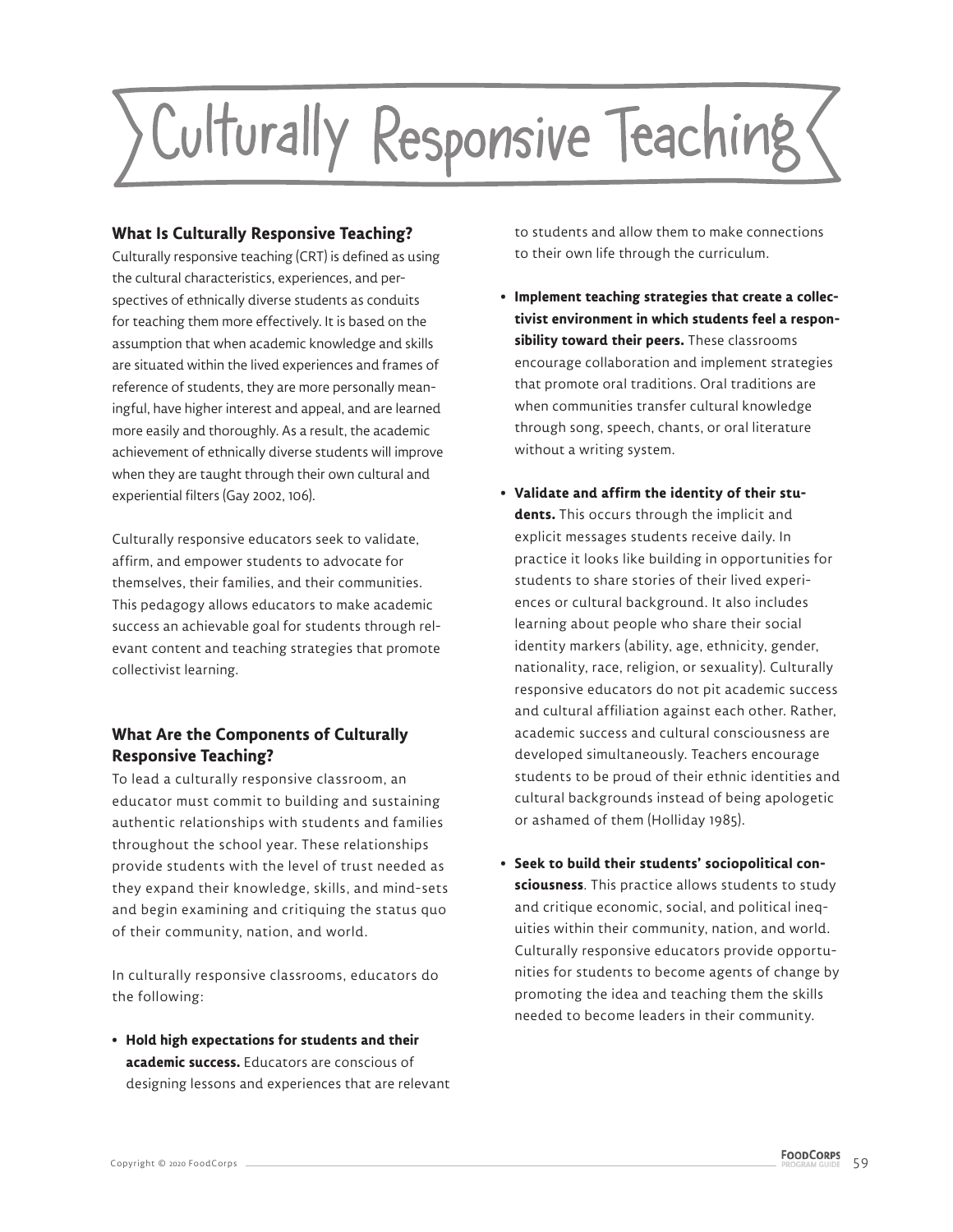## **Why Is Culturally Responsive Teaching Important for FoodCorps Service Members?**

FoodCorps does its work within the context of a food system in which people of color and low-income families are more likely to experience diet-related disease and have limited access to healthy foods. Our understanding of the correlation among race, socioeconomic status, and health outcomes for US children guides our strategy as it relates to where we serve and how we train members and alumni of our organizational community. At FoodCorps, we are committed to training our service members to be culturally responsive because we believe it's a critical component of planning and executing hands-on learning activities in both the urban and rural communities where we serve.

Children without a quality diet are more likely to suffer from health problems that contribute to social and productivity challenges throughout their lives: they miss more days of school, score lower on tests, advance less often academically and in their careers, and raise children who repeat this cycle at elevated rates (Rappaport, Daskalakis, and Andrel 2011). There are many reasons for this, including structural racism and resulting social inequities. For the following reasons, we believe CRT is necessary as a service member:

- **Every student's culture is unique.** In American schools, ethnically diverse students have traditionally been expected to "divorce themselves from their cultures to learn according to European American cultural norms. This places them at double jeopardy—having to master the academic tasks while functioning under cultural conditions unnatural (and often unfamiliar) to them" (Gay 2002). Adjusting classroom and garden-based teaching to embrace differences can have a profound effect on student achievement.
- **Every school and community is unique.** It is imperative to learn about local culture, and consider how this plays into building relationships with your students and school community as well as the context for hands-on lessons you lead in the

classroom, garden, and cafeteria environments. Geneva Gay (2002), author of *Culturally Responsive Teaching: Theory, Research and Practice*, writes, "The knowledge that teachers need to have about cultural diversity goes beyond mere awareness of, respect for, and general recognition of the fact that ethnic groups have different values or express similar values in various ways." It is important to acquire "detailed factual information about the cultural particularities of specific ethnic groups (e.g., African, Asian, Latino, and Native American). This is needed to make schooling more interesting and stimulating for, representative of, and responsive to ethnically diverse students" (107).

**• Every classroom lesson is unique.** Although FoodCorps service is focused on food, nutrition, cooking, and gardening-based topics, it spans multiple disciplines. As Gay points out, "There is a place for cultural diversity in every subject taught in schools (2002). Cornel Pewewardy (1993), a Native American educator, suggests instead of the dominant practice of "inserting culture into education," there is power with an approach of "inserting education into culture" (Ladson-Billings 1995, 159). You have the power to do this through FoodCorps service. To help support your efforts, please review the tips below, along with the "Getting To Know Your Community" section of this guide for tips on how to engage with your local community.

#### Recommended Resource

• "Preparing For Culturally Responsive Teaching," Geneva Gay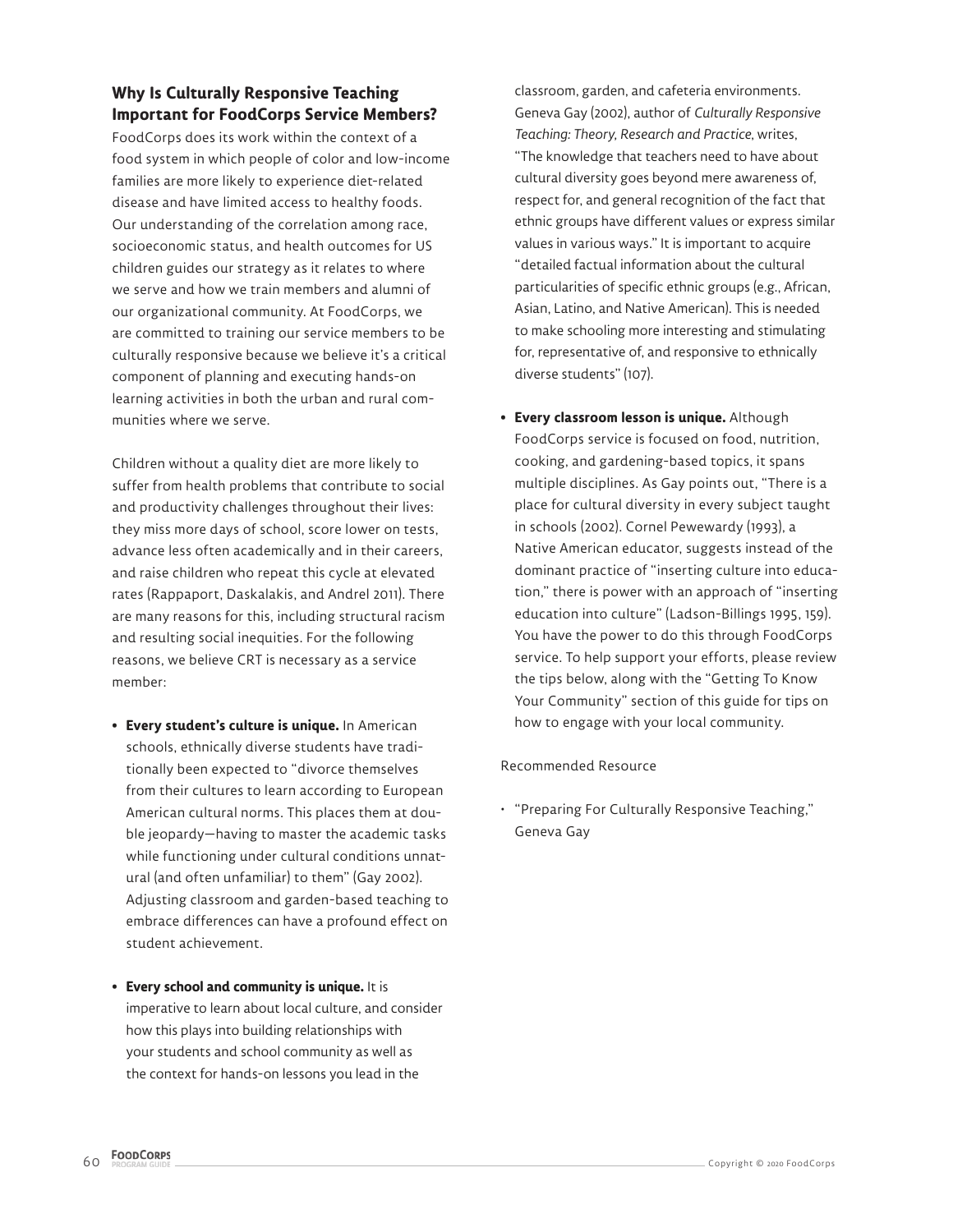## **Culturally Responsive Teaching and FoodCorps Lessons**

FoodCorps has developed its lessons with the CRT framework below. During service, if you are not using a FoodCorps Lesson, or you are adapting an existing lesson, please consider using the questions below to guide you.

#### **RELATIONSHIPS**

Does this lesson allow students to build/deepen their relationship with the service member?

Does this lesson allow students to build/deepen their relationships with one another?

#### **CONTENT**

Does this lesson enhance skills students are expected to master by the end of the school year?

Does this lesson allow students to make connections between the content they are learning and themselves, their families, their community, the nation, or the world?

Does this lesson give students the ability to learn about other people's viewpoints, values, customs, or beliefs?

Does this lesson engage students by creating opportunities for questioning, interpreting, and analyzing information in the context of problems or issues that are interesting and meaningful to them?

Does this lesson allow students to take action based on what they've learned when applicable?

(Grades 3–5): Does this lesson build students' sociopolitical consciousness?

#### **IDENTITY AFFIRMATION**

Does this lesson affirm the identities of students, their families, and the community?

Does this lesson allow students to view themselves and their community as victims or victors?

#### **TEACHING PRACTICES**

Does this lesson promote oral traditions in the classroom?

Does this lesson allow students to work collaboratively?